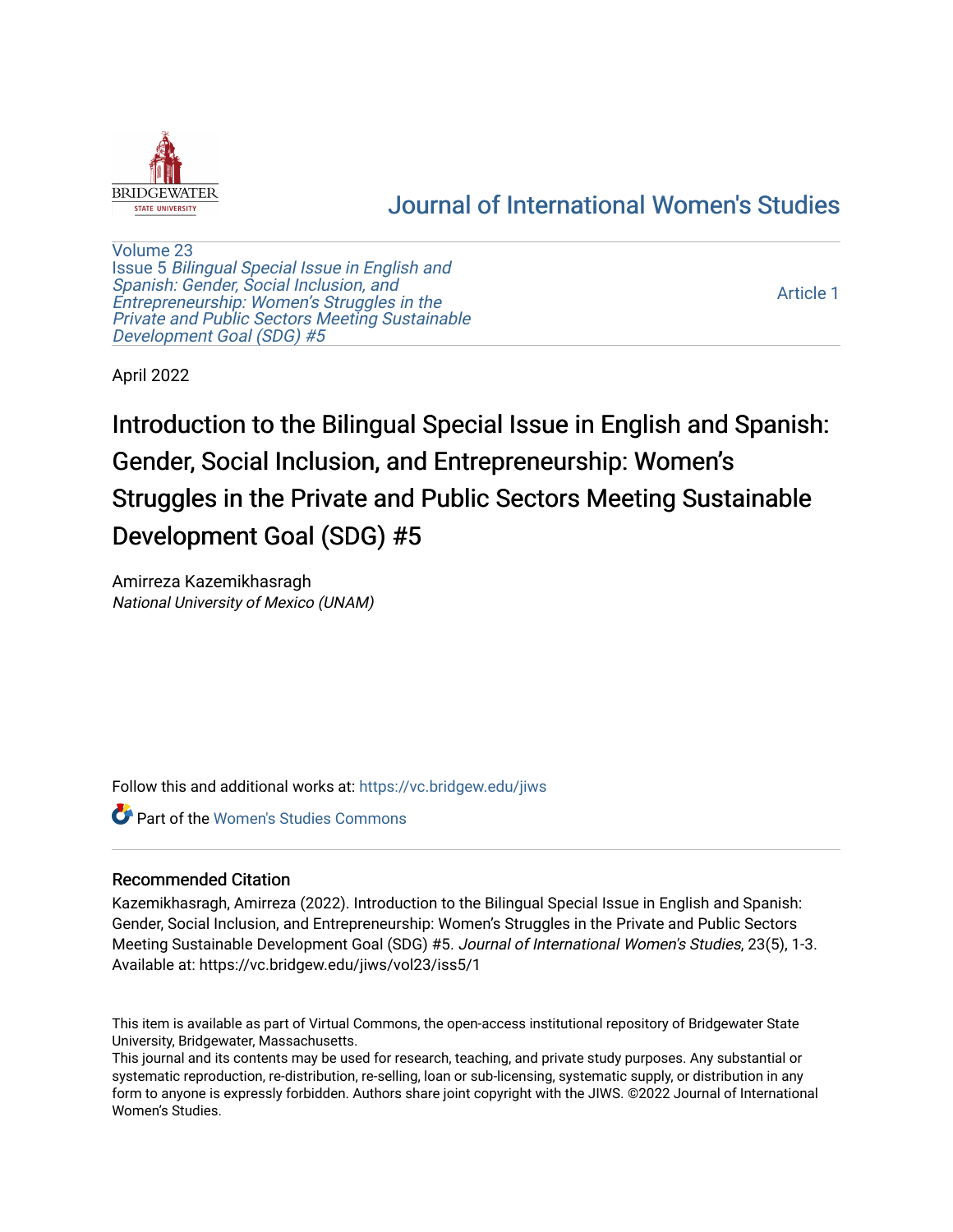### **Bilingual Special Issue in English and Spanish: Gender, Social Inclusion, and Entrepreneurship: Women's Struggles in the Private and Public Sectors Meeting Sustainable Development Goal (SDG) #5**

## By Amirreza Kazemikhasragh<sup>1</sup>

Many countries have made progress in gender parity in recent years through public policy reform. There has been increasing awareness of equality and its contribution in areas such as health, poverty reduction, and economic growth (Demirgüç-Kunt and Klapper 2012). Regarding the Sustainable Development Goals (SDGs) and diversity, it proposes that improving gender diversity in labour markets positively impacts the innovation performance of teams and companies (Cicchiello, A.F., Kazemikhasragh, A. et al., 2020). This is because gender heterogeneity strengthens the innovation performance of new ventures by facilitating the differentiation and integration of knowledge and improving the decision-making process.

According to Anker (1997), employment discrimination can cause mismatches between skills and jobs, which affects the efficiency of markets. Therefore, this special issue contributes to expanding and deepening labour discrimination, specifically in closing gaps in salary and gender segmentation in the labour market that are the leading causes of gender inequity. At the same time, this issue aims to enrich future debates against poverty and inequality and strengthen social programs (Kazemikhasragh and Buoni Pineda, 2022) on the entrepreneurship business and social aspects based on gender equality (Kazemikhasragh and Buoni Pineda, 2022) in the public and private sector, especially in managerial positions. This issue includes an introductory text that analyses and reviews the content of this edition, which is made up of 11 articles developed through the efforts of important researchers in the field of social sciences in the international and regional context. The publication of this special issue joins intellectual efforts with the common goal of promoting women in business management and advancements in their economic empowerment to eradicate gender segregation in labour markets. The following topics are in this issue:

- "Elementos de impulso y barreras en el camino de las mujeres ejecutivas a la alta dirección empresarial en España" by Rios Virginia
- "Does Entrepreneur's Gender Matters for Entrepreneurial Motivation: Answers from Micro Small and Medium Enterprises (MSMEs) of Assam" by Ankita Sarma, Dr. Bedabrat Saikia and Dr. Dhananjay Tripath
- "Women and entrepreneurship in Nigeria: What role does Social Inclusion play?" by Divine, N. Obodoechi, Ambrose N. Omeje, Chukwudi C. Nwokolo; Chinasa E. Urama; Henry T. Asogwa; Chinonso V. Agu & Ezebuilo R. Ukwueze
- "Non-sexist language in vacancy titles: a proposal for drafting and translation in international organisations" by María López Medel

<sup>1</sup>Program of Studies on Asia and Africa (PUEAA), National University of Mexico (UNAM), Mexico City, Mexico Av. Universidad 3000, National University of Mexico (UNAM), Delegación Coyoacán, C.P. 04510, Mexico City, Mexico[. amirkazemi@outlook.com.](mailto:amirkazemi@outlook.com) [http://www.linkedin.com/in/amirreza-kazemikhasragh-146a66197.](http://www.linkedin.com/in/amirreza-kazemikhasragh-146a66197) <https://orcid.org/0000-0001-9257-2505>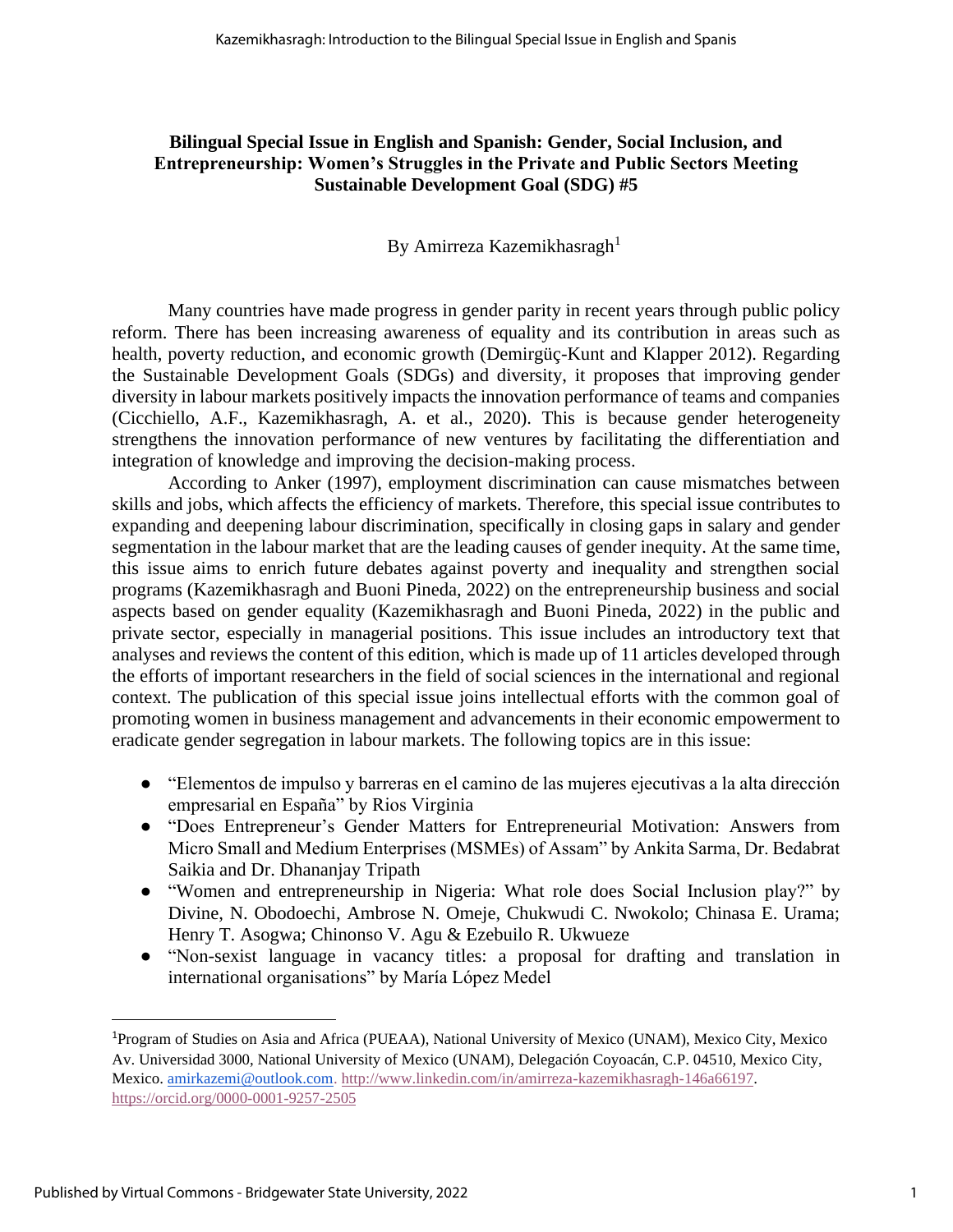- "Competencias de estudiantes universitarios griegos para una práctica sostenible de la igualdad de género" by Ioanna Kitta M. Cristina and Cardona-Moltó\*
- "Are unpaid women willing to work in the labour market? Evidence from India" by Krishna M
- "Entrepreneurial Competencies in Graduate Students from Mexico: A Gender Perspective" by Eduardo R. Díaz
- "Social Inclusion, Equality, Leadership, and Diversity, to attain Sustainable Development Goal 5 in Indian Banking Industry" by Surjit Singha and Sivarethinamohan R.
- "Diverging women on mommy track to career track" by Sunaina Arora and Dr. Neeraj Kumari
- "Tobacco Farming, Addiction, Promotion of Gender Equality, Well-being and monopoly of the Indian Market" by Ranjit Singha and Dr Yogesh Kanna
- "An empirical analysis of life satisfaction in adolescent development in high- and middleincome countries" by Amirreza Kazemikhasragh

This special issue tries to respond and close gaps in the literature. Also, this special issue presents an unprecedented collaboration of researchers with the common goal of promoting business management and moving towards the economic empowerment of women and eradicating gender segregation in labour markets.